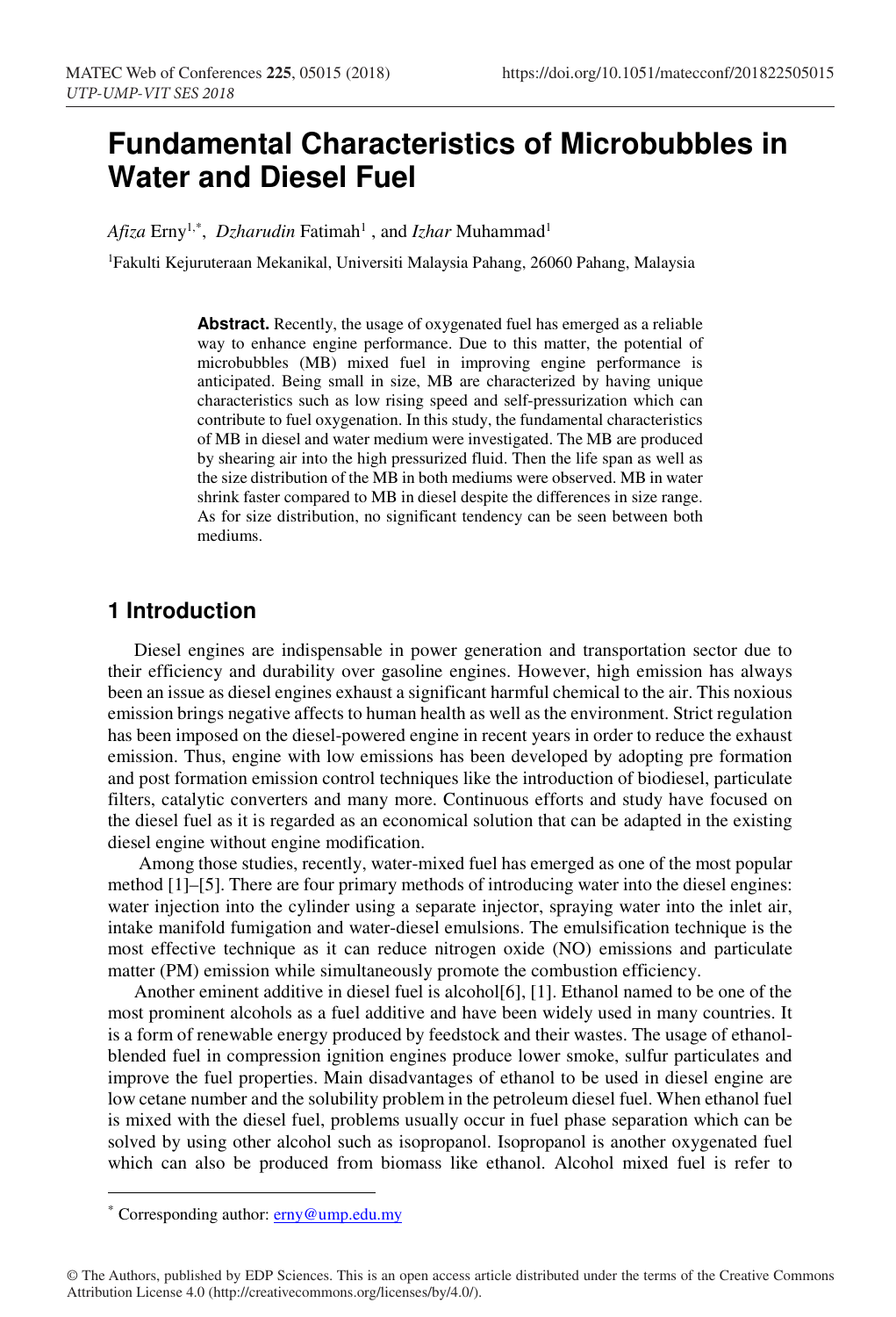oxygenated fuel or oxygen enrich fuel also recognized as a method to improve fuel efficiency[3].

Therefore, in this project, engine performance as well as fuel efficiency will be investigated using air mixed with fuel by injecting micro-sized bubbles prior to injection stage. Unlike the macro bubbles, MB are characterized by having unique characteristics such as low rising speed, self-pressurization, electrical charges, and many more. Furthermore, owing to the small size, they tend to collapse and dissolves more oxygen to the liquid. This particular characteristic has caught many researcher's attentions to utilize it in enhancing combustion rate. Fuel improvement has been demonstrated experimentally by Yasuhito et al by using gas oil mixed with micro bubble[7]–[9]. As the results, the fuel consumption was reduced by 2-14% and reduction in pollutant emissions were confirmed. This achievement has shade many lights in the upcoming studies. Therefore, in this paper, preliminary experiments were done, where the characteristics of MB in diesel fuel and water were compared.

# **1 MB Characteristics**

#### **2.1 Small size**

The definition of MB size is highly controversial. In the terminology of fluid physics, bubbles having diameter few hundred µm or less are consider as microbubbles while in the physiological activity studies, bubbles with diameter range between  $10 - 40 \mu m$  known as micro bubbles [10]. Li et al. express that microbubbles as bubbles with diameters of a few tens of micro meters and have a lot of different characteristics from common mill bubbles with diameters order of milli meters [11]. Ishii et al. justify that microbubble as bubbles having diameter scale from several tens of  $\mu$ m to several hundreds of nm [12].

#### **2.2 Low rising speed**

Being small in size, the terminal velocity of the MB is extremely low. Therefore, MB has a longer life span compared to normal-sized bubbles. This phenomenon causes MB to be able to transfer their momentum to the liquid and to drag along the gas within them.

#### **2.3 Shrinking and dissolution**

B Ohnari interpret the shrinking process of microbubbles is due to the difference in pressure (∆P) between inside and outside surrounding liquid of the microbubble[12]. It has influence in the internal pressure of microbubble as it increased and the radius decreases (as pressure is inversely proportional to radius). Because of the high pressure inside the bubble, gas inside the microbubbles tends to diffuse outside from a region of high pressure to a low pressure of surrounding. As a result, the microbubbles shrink and finally collapse, thus causes high mass transfer rate of gas microbubble to the surrounding liquid[13].

### **3 MB application in diesel engine**

Heywood J.B stated that, the engines must operate in excess air to assure complete combustion. If the air carrying more than 21% O2 by volume to pass through the intake valve than the chemically required (stoichiometric), it will ensure nearly all fuel molecules receive the required oxygen for complete combustion[14]. Besides assuring complete combustion,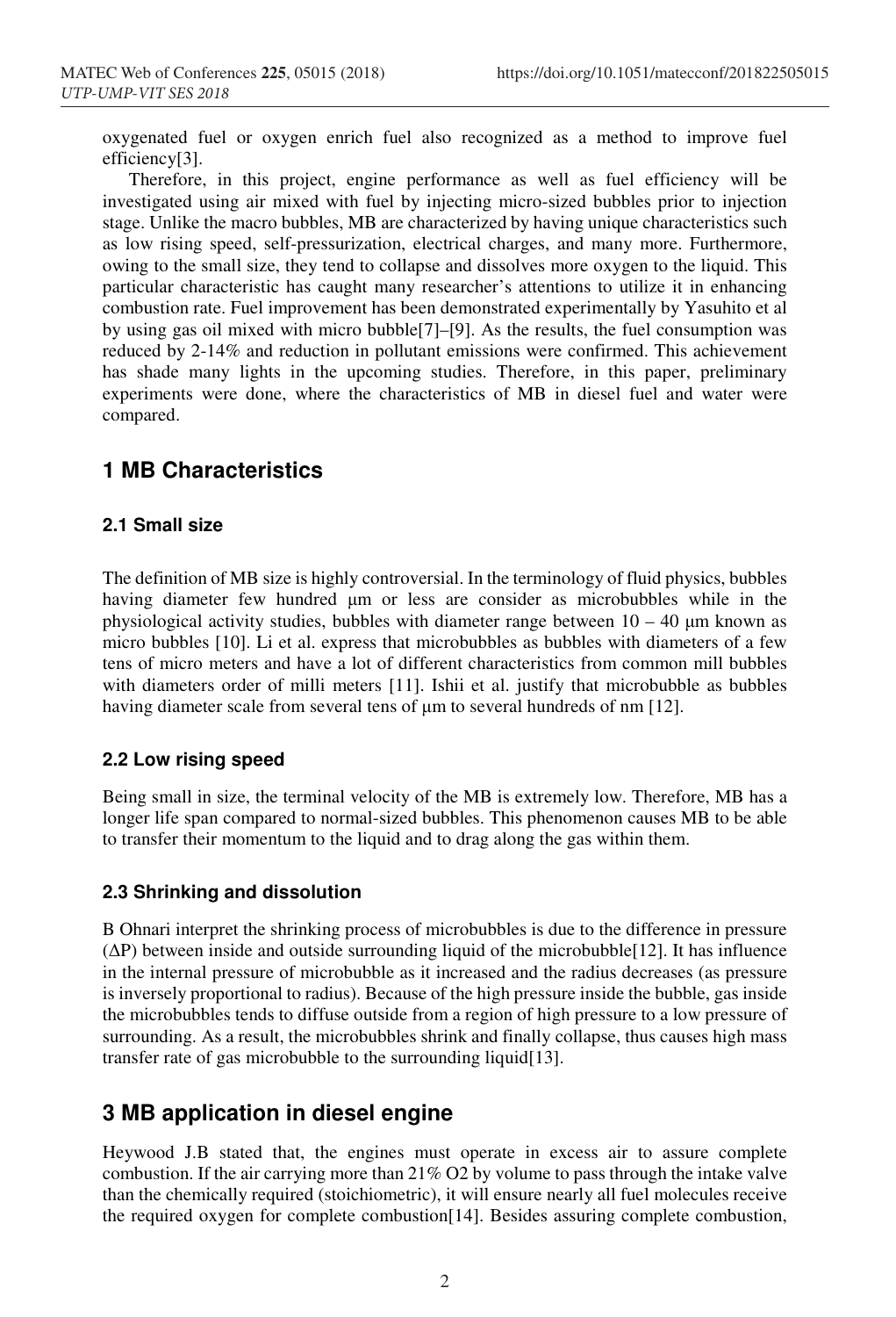excess air boost up the mixing process of fuel and air, but it also wastes heat energy by carrying it to the exhaust gases. Insufficient amount of oxygen during combustion process will cause incomplete conversion of carbon and hydrogen. This phenomenon will lead to formation of particulates and carbon monoxide increased in exhaust emissions.

 A various of analytical and experimental studies have demonstrated the essential of using oxygen enriched combustion in diesel engines[15][16]. The results of all these observation show a considerable decrease in unburned hydrocarbon, carbon monoxide emissions and smoke while oxides of nitrogen emissions increased pro-rata with the increment of oxygen. Cole et al. reported the reduction in nitrogen oxide emission due to oxygen enrichment by injecting water into the combustion chamber[17].

 Study by Chin has found that the increment in oxygen level cause a reduction in energy needed for combustion processes[15] [18]. Enriching the air intake with oxygen lead to a large reduction in ignition delay and combustion noise. Furthermore, by increasing the oxygen level to a reacting fuel oxidizer mixture leads to an efficient burn rates and the ability to burn more fuel at the same stoichiometry (oxygen to fuel ratio).

 The oxygen level in the combustion chamber can be increased by mixing the oxygen with the air intake or by using oxygenated fuels. Both techniques have almost similar impact on the combustion, as mentioned by Donahue and Foster [19]. One of the promising advantages of using oxygen enhanced combustion is that low quality fuels can be used in the engines without influencing the overall performance of the engines as it was described by Marr et al.

 Being small in size, MB is convenient to be used as fuel additive. As the diameter of the holes in injector in diesel engine, is around 0.12~0.2mm (120~200 µm), MB will be small enough to supply additional oxygen for combustion process. As mentioned in the previous chapter, unlike macro bubble, MB has a low rising speed as well as the tendency to shrink and dissolute. By mixing MB in fuel, it can be either suspend in the fuel and being supplied to the combustion chamber as it is, or it can be dissolute to the fuel, and supply the extra oxygen in form of fuel. Therefore, in this study, preliminary experiments were done, where the characteristics of MB in diesel fuel and water were compared.

### **4 Methodology**



**Fig. 1.** MB generator

 In this experiment, MB were generated by using MB generator (AWATARO) from Nitta company in a tank as shown in fig. 1. High-pressurized fluid is supplied to the inlet 1 by using pump which force the air to suck into the inlet 2 due to low pressure within the generator. The formation of micro bubbles is induced by the shear stress from the turbulent mixing flow of the air and fluid. The generator was keep running for 10 minutes before collecting the samples to assure the uniformity of the bubbles distribution. The samples were collected using a petri dished and the bubbles were observed using a digital microscope. In the first experiment, the bubbles were observed every 2 hours for 12 hours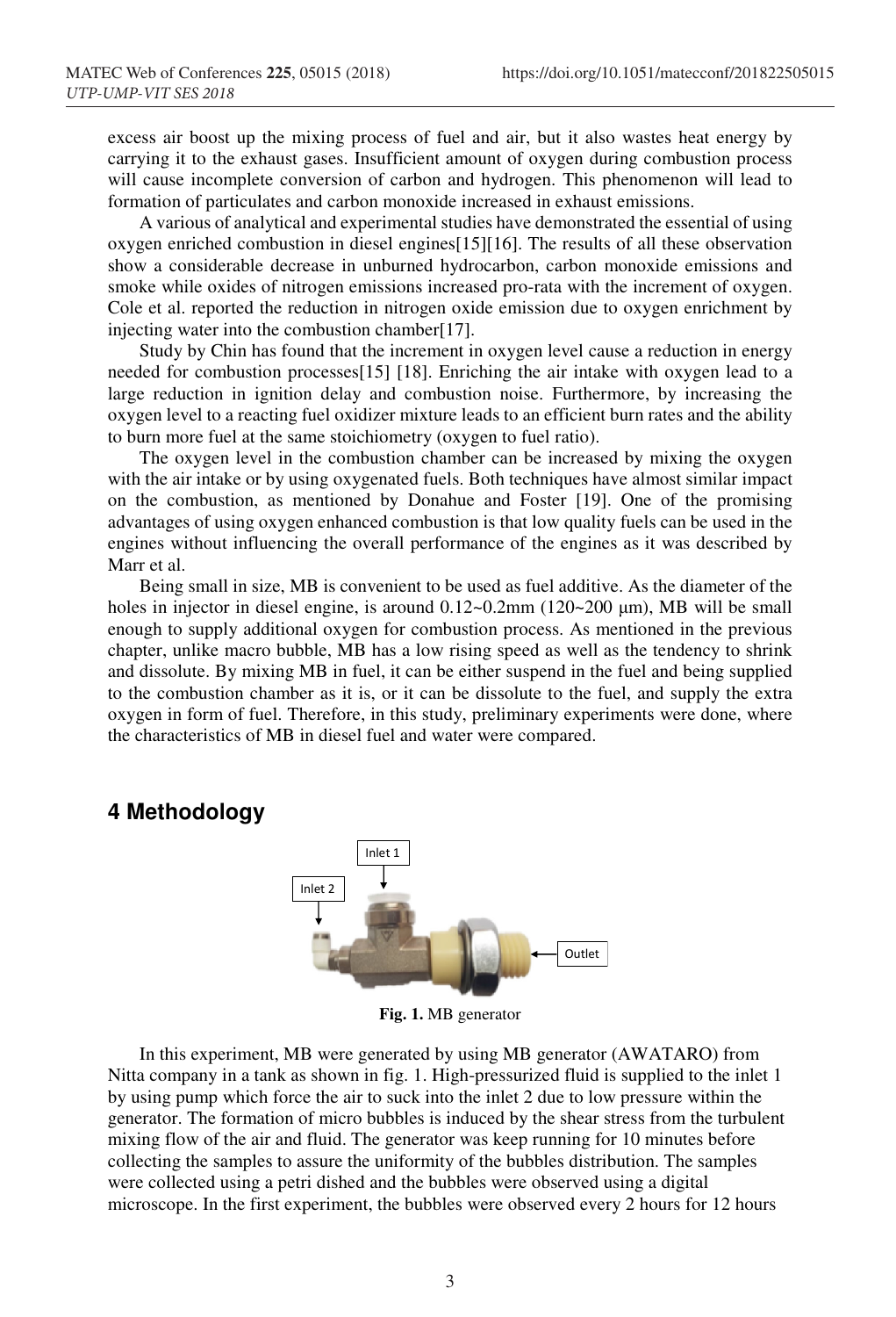per day to capture the size difference with time. In the second experiment, total of 5 samples were collected from the tank and the size of bubbles within the bubbles were recorded to analyse the distribution.

# **5 Results and conclusions**

### **5.1 Bubble's life span**



**Fig. 2.** MB life span in water and fuel

In Fig. 2, bubbles in both water and diesel were compared at different size range. One bubble from each medium which possess almost similar size were observed for 12 hours. There are 2 ranges of size were compared, bubbles between 0.4-0.6mm and 1.2-1.4mm. Overall, all bubbles show a similar tendency where the size decreased as the time goes by. As for the comparison between both mediums, MB in water shrink faster compared to MB in diesel despite the differences in size range. MB less than 0.5mm dissolve into the water within the 8 hours of suspension. Meanwhile, MB in fuel was still shrinking within the 12 hours observation.

### **5.2 Size distribution**

Figure 3 illustrates the size distribution of MB in water and diesel fuel. Based on the graph, the MB were highly produced within range 0.2 mm – 0.4 mm, in both mediums. Out of 312 bubbles, less than 20 bubbles with diameter of more than 1mm were observed. Regarding the comparison between MB size distribution in water and diesel fuel, no significant tendency can be seen from the above graph.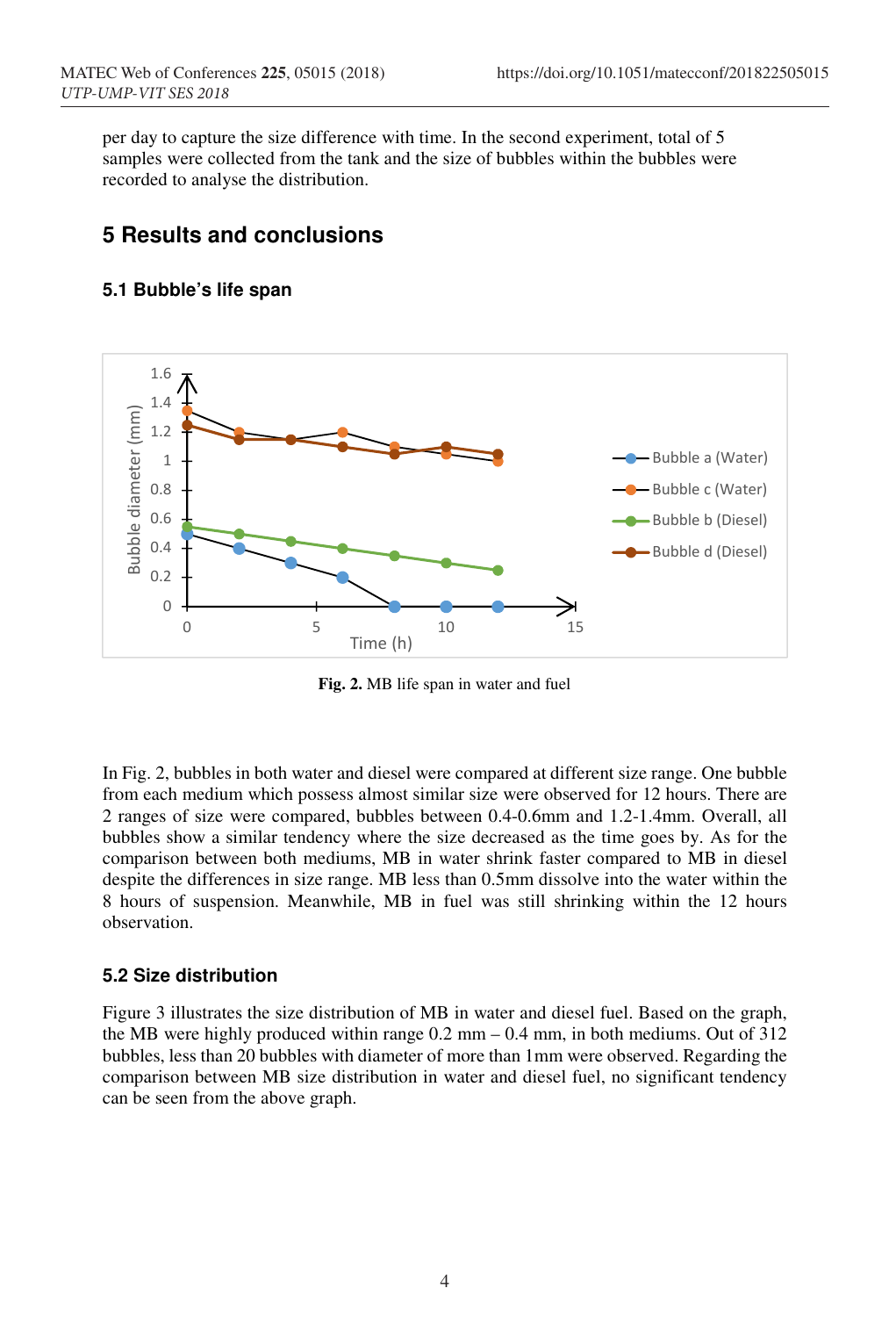

**Fig. 3.** MB size distribution

#### **6 Discussions**

This project attempts to enhance engine performance by introducing MB to diesel fuel. Thus, fundamental experiment was performed in this paper, where, MB characteristics in water and diesel fuel were observed and analysed.As the results, regarding the life span, the generated MB show ow a similar tendency where the size decreased as the time goes by. The surface tension of a micro bubble is higher than the internal gas expansion which causes it to shrink as the time goes by. On the comparison between both mediums, MB in water shrink faster compared to MB in diesel despite the differences in size range. This phenomenon might due to the difference in medium properties, such as density, viscosity and many more.

In terms of size distribution, no significant tendency can be seen between both mediums. However, the limitation of this experiment the USB microscope that have been used is only able to visualize MB with 100µm and above. In future, an advanced microscope is needed to observe smaller bubbles. Furthermore, in further experiments, more aspects will be taken into consideration such as temperature, dissolute oxygen level and many more. As for the conclusion, by using MB mixed fuel, positive developments on the engine efficiency and emission are anticipated. This is due to the ability of MB to supply excess oxygen by suspending within the fuel for a long time as well as able to dissolute within the fuel.

This research was supported by Universiti Malaysia Pahang, Malaysia (RDU1703155 and RDU160398) and Ministry of Education, Malaysia (FRGS/1/2017/TK03/UMP/03/1).

#### **References**

- 1. *G. R. Kannan, R. Anand, Energy*, 36, 1680-1687 (2011)
- 2. D. R. Emberson, B. Ihracska, S. Imran, A. Diez, *Fuel*, 172, 253-262,  $(2016)$
- 3. P. Baskar, A. Senthil Kumar, Alexandria Eng. J., 56, 137-146, (2017)
- 4. S. Vellaiyan, K. S. Amirthagadeswaran, *Alexandria Eng. J.*, 55, 2463-2472,  $(2016)$